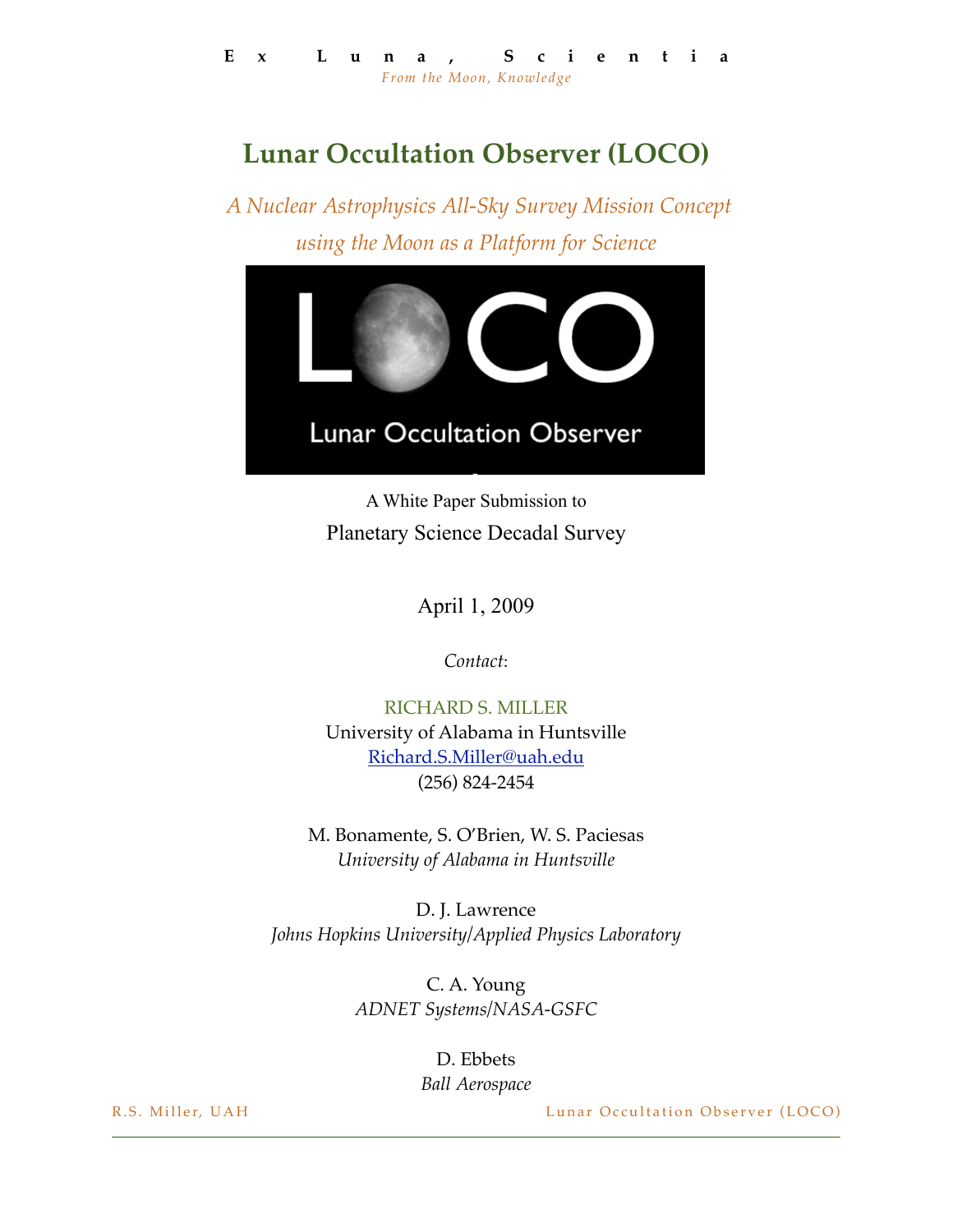## Summary

The long-term goal of our program is the development of a next-generation mission capable of surveying the Cosmos in the nuclear regime (~0.02-10 MeV). The *Lunar Occultation Observer* (LOCO) [1-3] is a new  $\gamma$ -ray astrophysics mission concept having unprecedented flux sensitivity, high spectral resolution, excellent spatial resolution, and very uniform sky coverage. It meets or exceeds the capabilities required of the next-generation nuclear astrophysics mission, and is therefore capable of addressing multiple high-priority science goals.

LOCO will be a pioneering mission in high-energy astrophysics: the first to utilize the moon as a scientific platform, and the first to *successfully* employ occultation imaging as the *principle* detection method. This is a powerful, yet relatively simple, approach to imaging in regimes where traditional imaging approaches are inappropriate, complex, or cost prohibitive. Specifically, LOCO will utilize the *Lunar Occultation Technique* (LOT) - the temporal modulation of source fluxes as the are repeatedly occulted by the Moon - to detect and image both point- and extended-sources. Astrophysics observations from lunar orbit, based on the LOT, maximize performance relative to other Earth-orbit endeavors.

Occultation imaging eliminates the need for complex, position sensitive detectors, in contrast to the coded-aperture [4] or Compton [5] telescopes that traditionally operate in the hard X-ray or nuclear γ-ray regime. Instead, LOCO will incorporate a large-area scintillator-based spectrometer array to achieve the required flux sensitivity and spectral resolution. The relative simplicity of this implementation extends previous spaceflight heritage, minimizes technology development and risk, and is cost effective.

In previous work, we have demonstrated occultation imaging performance for both point- and extended sources [6,7}, developed new analysis techniques that address previous shortcomings of the technique (e.g. position resolution, source confusion, etc.), and evaluated top-level mission performance and design. A configuration, placed into lunar orbit, that meets all performance requirements is appropriate for a MIDEX-class mission [1-3].

Open issues relate primarily to *implementation* rather than *development*, and are the focus of our current efforts. Ongoing development tasks include refinements to analysis techniques, detector prototyping and design, as well as spacecraft and mission architecture planning. These efforts will enable improved estimates of science return, mitigate mission risk, and lead to more robust mission lifecycle cost estimates.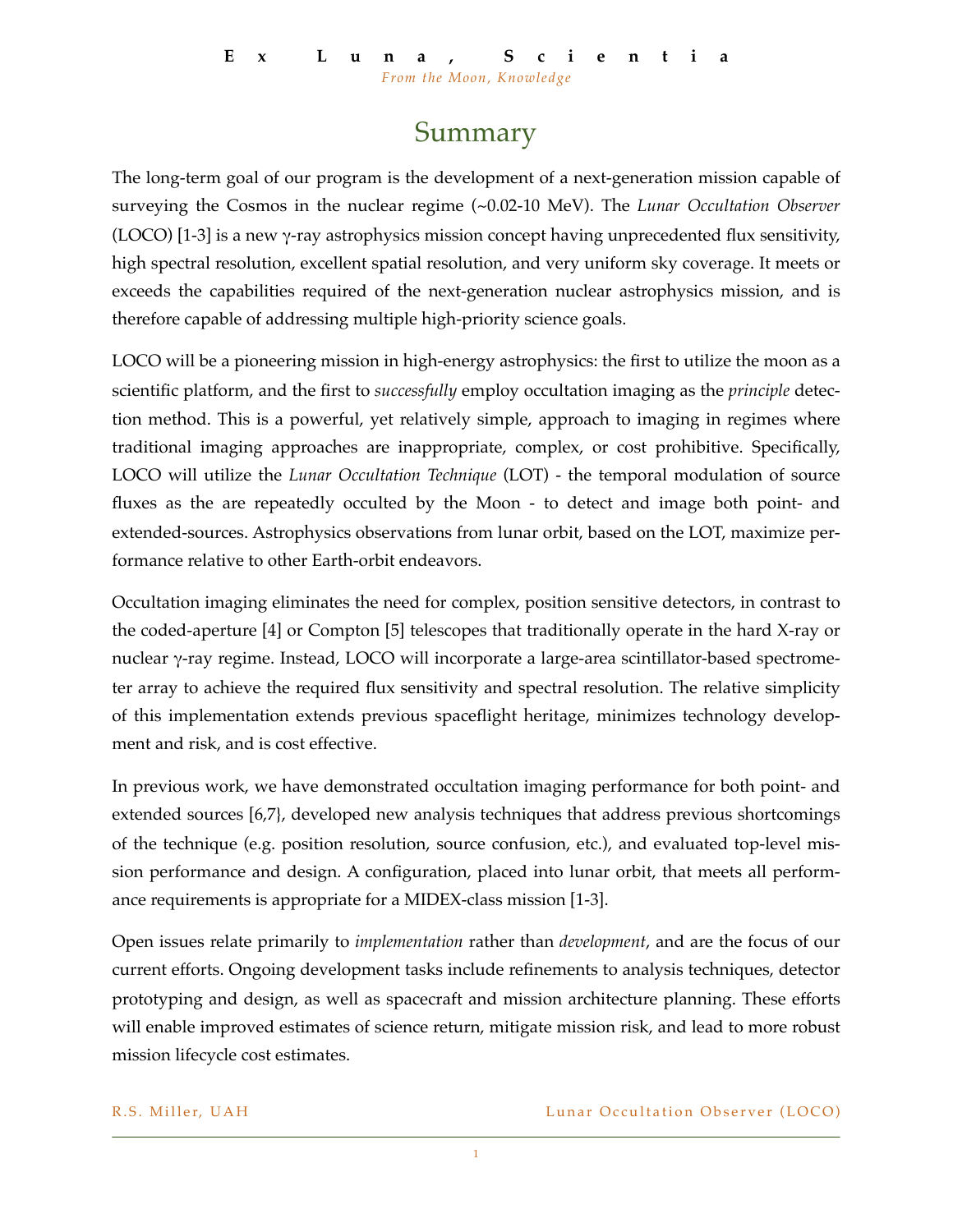## Science Motivation

A nuclear astrophysics mission spanning the energy regime from hard X-ray to γ-ray (~0.02-10 MeV) energies will probe astrophysical processes and objects in the transition regime between the thermal and non-thermal Universe, as well as nuclear processes. With excellent spectroscopic resolution and flux sensitivity, a nuclear astrophysics all-sky survey will enable a variety of investigations including, but not limited to, the following [4,5]:

• **Star Formation Rates** Cosmic nucleosynthesis takes place in stars whose lives end in supernovae or novae. Mapping the Galactic distributions (e.g. Figure 1) of the radioactive signatures from these events - including nuclear lines (e.g.  $22Na$ ,  $44Ti$ ,  $60Fe$ ,  $26AI$ ), nuclear de-excitations  $(12C, 16O, 56Fe)$ , and e+e- annihilations - will enable detailed investigations of galactic event rates, models of cosmic and galactic evolution, probes of extreme environments, and the underlying dynamic processes shaping the Galaxy.





**Figure 1**. Galactic 26Al emission (1.8 MeV) obtained with the COMPTEL instrument aboard the *Compton Gamma-Ray Observatory* [3]*.*

• **Novae & Supernovae** While Galactic nu-

cleosynthesis can be studied by mapping long-lived isotopic signatures distributed as diffuse emission, short lived isotopes generated and decaying during the early phases of these events can be used to probe their dynamics and structure. Of paramount importance is the understanding of Type Ia supernovae. Issues related to their progenitors, nuclear propagation, shocks and other instabilities could have significant relevance in astrophysical and cosmological contexts.

• **Black Hole Census & Compact Objects** A large fraction of black holes (BHs) are obscured by gas and dust. These BHs span a wide range of masses, from stellar mass objects in our local neighborhood, to supermassive BHs that exist in the nuclei of other galaxies. The emission of these obscured BHs peaks in the hard X-ray regime (~few hundred keV). A survey will provide information relevant to cosmological structure formation as well as the evolution of galaxies and stellar objects. Accretion onto compact object other than BHs (e.g. neutron stars, etc) can also be used to probe extreme processes and environments.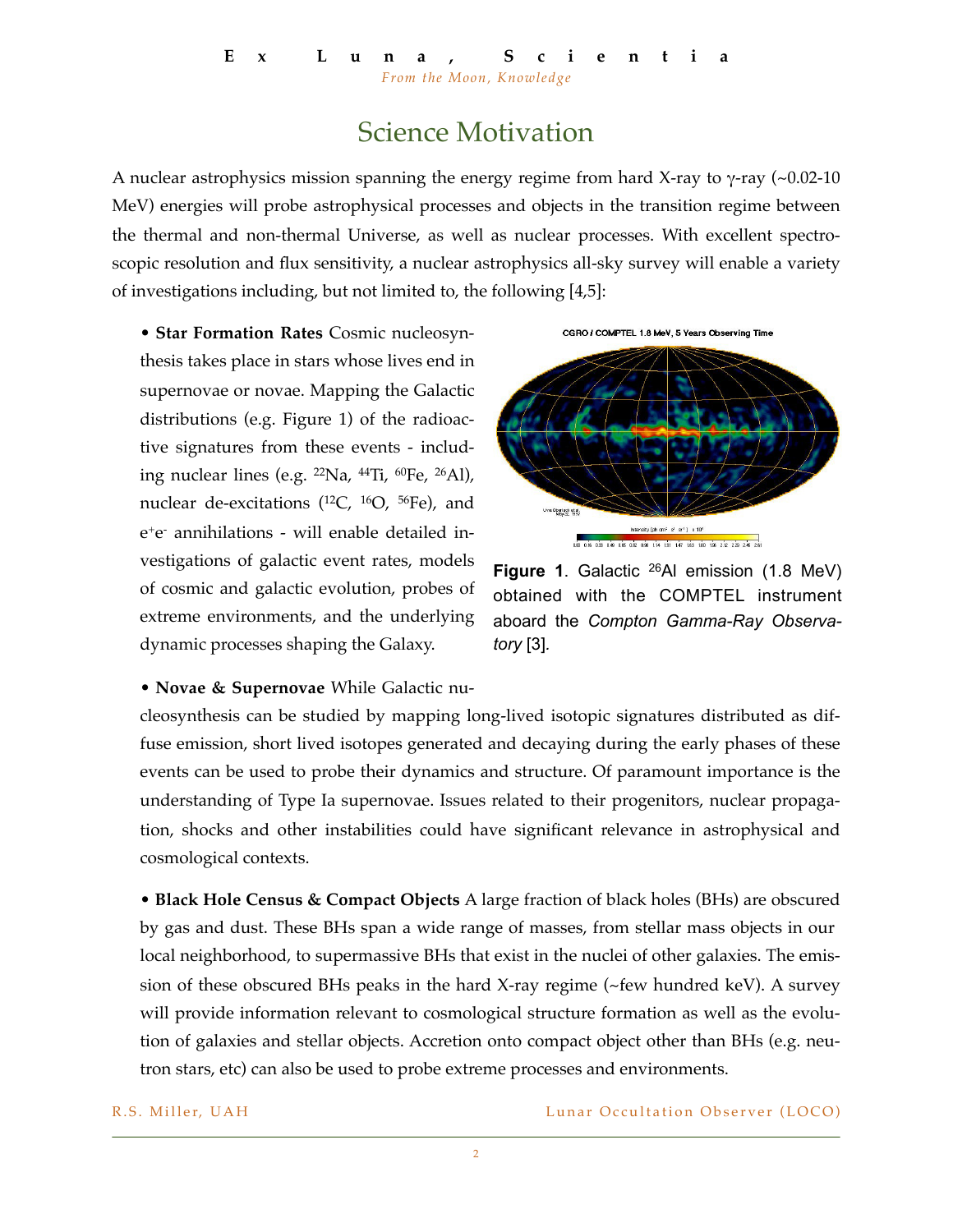• **Dark Matter-Annihilation Radiation** The origin of the observed Galactic 511 keV emission is unclear. Competing models include supernovae, unresolved point sources, or dark matter signatures. Improved spectral and spatial resolutions are required for further analysis.

• **Multiwavelength Correlation Studies** The nature of processes powering Active Galactic Nuclei (AGN) requires near-simultaneous observations that span X-rays through TeV gamma-rays. These multiwavelength observations can give insight into the processes responsible for emission from the central engine (BH), as well as shed light on the spectra of the cosmic diffuse infrared and MeV radiations.

• **Lunar Science** As successfully demonstrated by NASA's Lunar Prospector mission, gamma-rays from planetary objects can be used to study the composition of planetary surfaces. Most orbital geochemistry missions have concentrated on the regime >500 keV with modest sensitivity. New studies can be facilitated by measuring characteristic gamma-ray line and continuum emission in the 10-250 keV range. In addition, of critical importance is the potential for detection of a 2.2 MeV line indicative of neutron capture on Hydrogen at the lunar poles, a key goal of ongoing lunar exploration efforts.

These top-level science goals have consistently ranked high in NASA and National Research Council studies (e.g. [8-10]), and there is a strong consensus within the astrophysics community that these are the appropriate objectives for a space-based astrophysics mission. To address these goals an astrophysical observatory must employ science instrumentation having: 1) *large sensitive detector area* to reach the required flux sensitivities, 2) *wide field-of-view and uniform exposure* to effectively monitor and truly survey the sky, 3) *excellent spatial resolution* to minimize source confusion and characterize extended source morphologies, and 4) *good spectral resolution* to identify both broadband and nuclear line spectra.

# Lunar Occultation Observer (LOCO)

The *Lunar Occultation Observer* (LOCO) mission concept is a viable, highly cost-effective approach for a next-generation nuclear astrophysics investigation capable of meeting these requirements. Fundamental benefits derive from both the imaging approach (occultation) as well as its orbit (lunar).

The concept is based on proven fundamentals [11,12], eliminates the need for a complex position-sensitive science instrument, requires no long-term technology demonstration pro-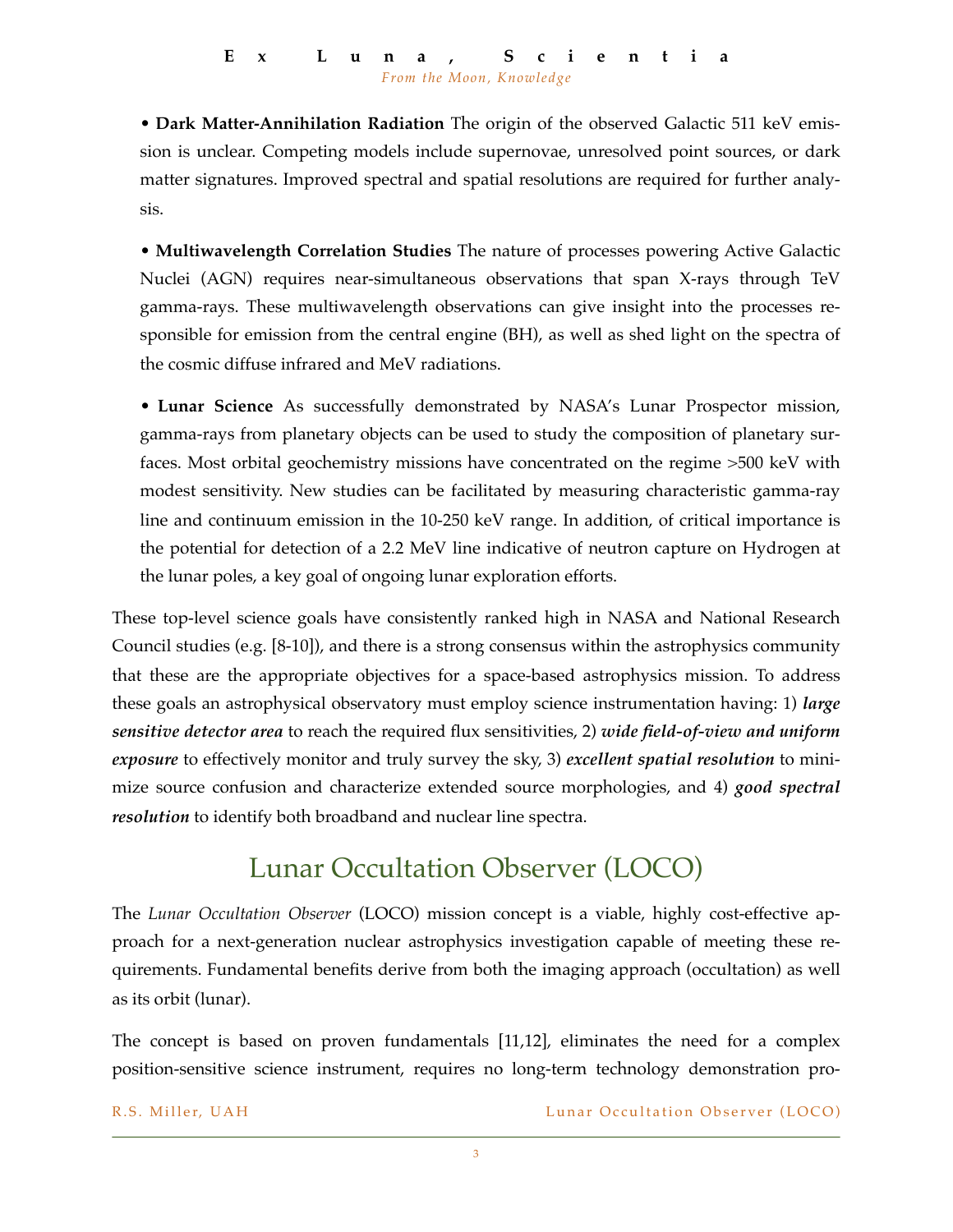#### **Ex Luna, Scientia** *From the Moon, Knowledge*

gram, and removes the need for complex triggering, background rejection, or event recognition schemes. These features are in contrast to other nuclear astrophysics approaches [4,5,13]. *These benefits will translate into robustness, risk mitigation, and cost effectiveness. The requirement for balloon-based proof-of-principle efforts is eliminated.*

Occultation imaging requires astrophysical sources to be repeatedly eclipsed by a natural or artificial object, with the temporal modulation effectively encoded on the acquired data. The fundamental data element is a count rate time-series encoded with occultation features. Each time-series datum corresponds to a known spacecraft position.

Given the ephemerides of the occulting object and detector, images are generated by projecting the limb(s) of the occulting body onto the celestial sphere (Figure 2). Sources are subsequently identified using advanced image analysis and statistical techniques [3,4], and can be subsequently analyzed to obtain parameters such as source intensity, variability, and spectrum. A detailed description of the geometry of occultation imaging can be found elsewhere (e.g. [11,12]).



**Figure 2.** Occultation image generated for baseline LOCO configuration. Shown are the lunar limb projections (top), a likelihood weighted image, and the image of a hypothetical astrophysical source at the position of the Crab Nebula (inset).

### THE CASE FOR THE M OON

The Moon is a unique location for experimental astrophysics and it's beneficial characteristics can be brought to bear on the challenges of high-energy astrophysics. *The benefits of this concept derive from the innovative imaging technique and the lack of a lunar atmosphere & magnetosphere*.

The Lunar Occultation Technique (LOT) is conceptually similar to the EOT but will lead to increased performance capabilities due to the following factors: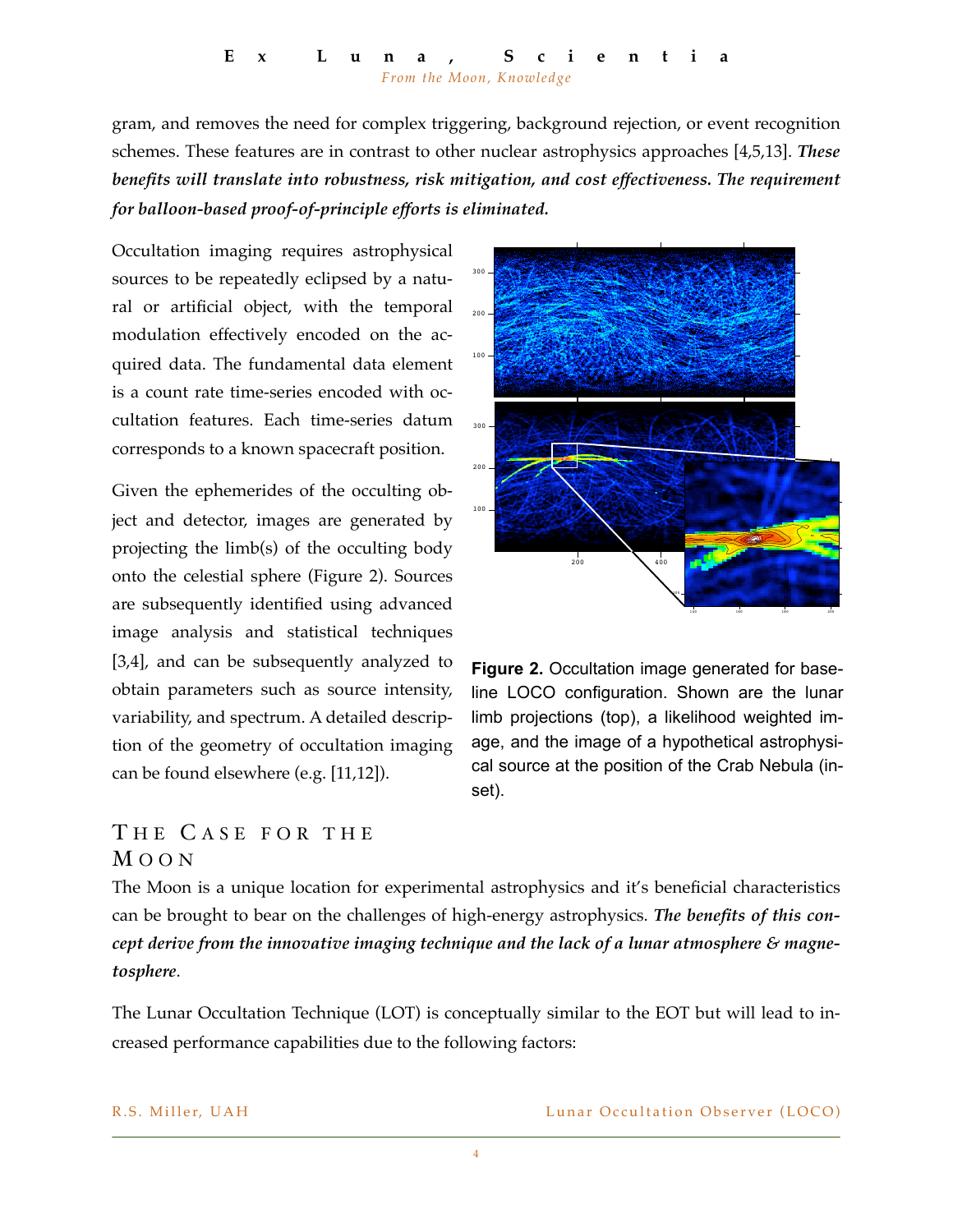• **Dense Regolith** is an optimal occultation medium leading to sharp (fast) occultation features, translating directly into excellent spatial resolution.

• **Lack of Lunar Atmosphere** eliminates energy dependent attenuation of incident γ-rays prior to occultation (unlike Earth), translating into improved spatial and spectral resolution relative to the EOT.

• **Lack of Lunar Magnetosphere** eliminates the systematics imposed by activation & dynamic backgrounds experienced by Earth-orbiting spacecraft.

Backgrounds at the Moon consist of well characterized and/or easily monitored components such as primary cosmic rays, diffuse  $\gamma$ -ray emission [14,15], as well as the lunar albedo [16,17]. Except for periods of high solar activity, background systematics vary on time scales of days to months, and are easily monitored and accounted for using techniques similar to those pioneered by the *Lunar Prospector* team [17].

## BASELINE MISSION OVERVIEW

Since intrinsic imaging capability is not required, the heart of LOCO is a large-area spectrometer comprised of *an array of modest spectrometer modules*. Each spectrometer module will incorporate an inorganic scintillator crystal, associated readout technology, and front-end electronics. Baseline configurations/parameters derived from a mission feasibility study include:

• **Spectrometer Area:** 4-5 m2 total area, necessary to achieve required flux sensitivity.

• **Spectrometer Geometry:** A cylindrical geometry maximizes sensitive area in the direction of the lunar limb (astrophysical sources), while simultaneously minimizing area to the nadir (lunar albedo background). Baseline geometry is cylinder, with instrumented outer surface.

• **Spectrometer & S/C Mass:** Instrument mass ultimately depends on the choice of scintillator material, opto-electronic readout, and associated sub-systems. An instrument mass of 250 kg (750 kg) is estimated for the baseline spectrometer geometry of 1 cm (3 cm) thickness.

• **Calibration:** The spectrometer will use the 6.13 MeV γ-rays from lunar albedo <sup>16</sup>O deexcitation (and other prominent lunar albedo lines); this line also serves as a proxy for monitoring cosmic-ray variations. This approach was proven with the *Lunar Prospector* Gamma-Ray Spectrometer [17].

• **Orbit:** lunar near-polar, circular assumed (other options under study). With reasonable orbital precession rates, LOCO will survey >90% of the sky per orbit.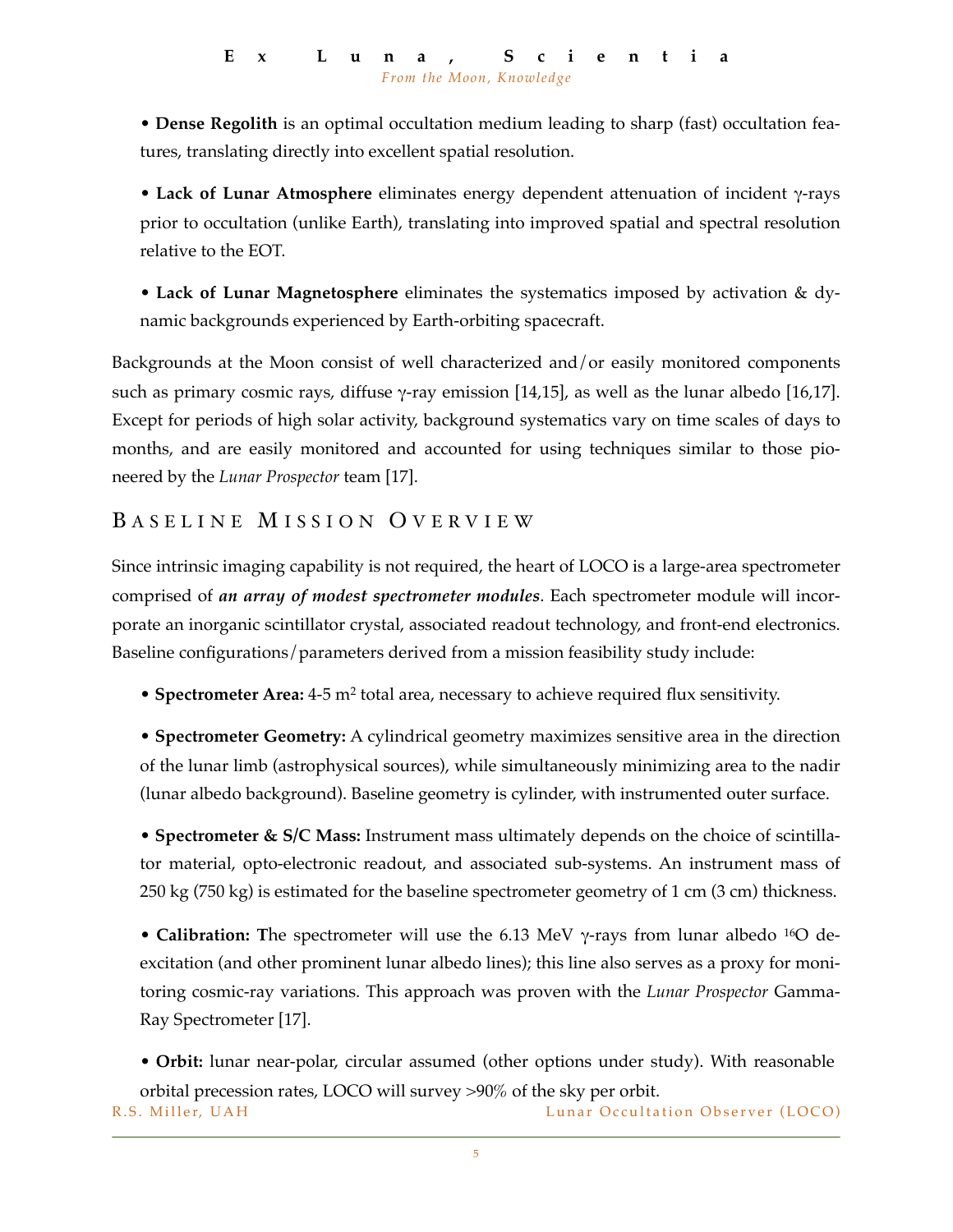• **Telemetry Requirements:** Data transfer rates to Earth depend on the acquisition cadence and spectral bandwidth. These are design parameters under study, but conservative estimates suggest that telemetry rates will be consistent with those to be achieved with NASA's *Lunar Reconnaissance Orbiter* (LRO).

• **Pointing Requirements:** Because the LOCO spectrometer does not have an intrinsic imaging capability there is no formal pointing requirement. The spectrometer will maintain an orientation ~normal to the lunar surface. Pointing *knowledge* with degree level accuracy is required and proven achievable.

*The LOCO approach to nuclear astrophysics imaging & spectroscopy simplifies the mission implementation strategy and minimizes cost and risks relative to other methodologies*.

#### EXPECTED PERFORMANCE

Preliminary performance measures can be estimated using the baseline configuration described above. Additional parameters include the assumption of a Lanthanum Bromide (LaBr3:Ce) based spectrometer with a total instrumented area of 4 m2 and 1 cm thick. *This is a baseline only* 

*and does not represent a final configuration*. Figure 3 shows the flux sensitivity for this baseline configuration in 106 seconds<sup>1</sup>, in comparison to other missions. It is important to note that LOCO achieves this sensitivity over the entire sky (highly uniform coverage) during the observation period, in contrast to the other missions. Initial estimates suggest that LOCO is approximately as sensitive, yet more cost effective than the ACT concept.



**Figure 3.** Flux sensitivity for baseline LOCO configuration corresponding to 10<sup>6</sup> seconds of elapsed time.

 LOCO is also synergistic with NASA's *Vision for Space Exploration*, and is an excellent example of a mission drawn to the Moon for its scientific advantages as a research outpost. As such, *the* 

R.S. Miller, UAH **R.S. Miller, UA H** Lunar Occultation Observer (LOCO)

<span id="page-6-0"></span><sup>1</sup> This is elapsed time, not on-axis or on-source time.